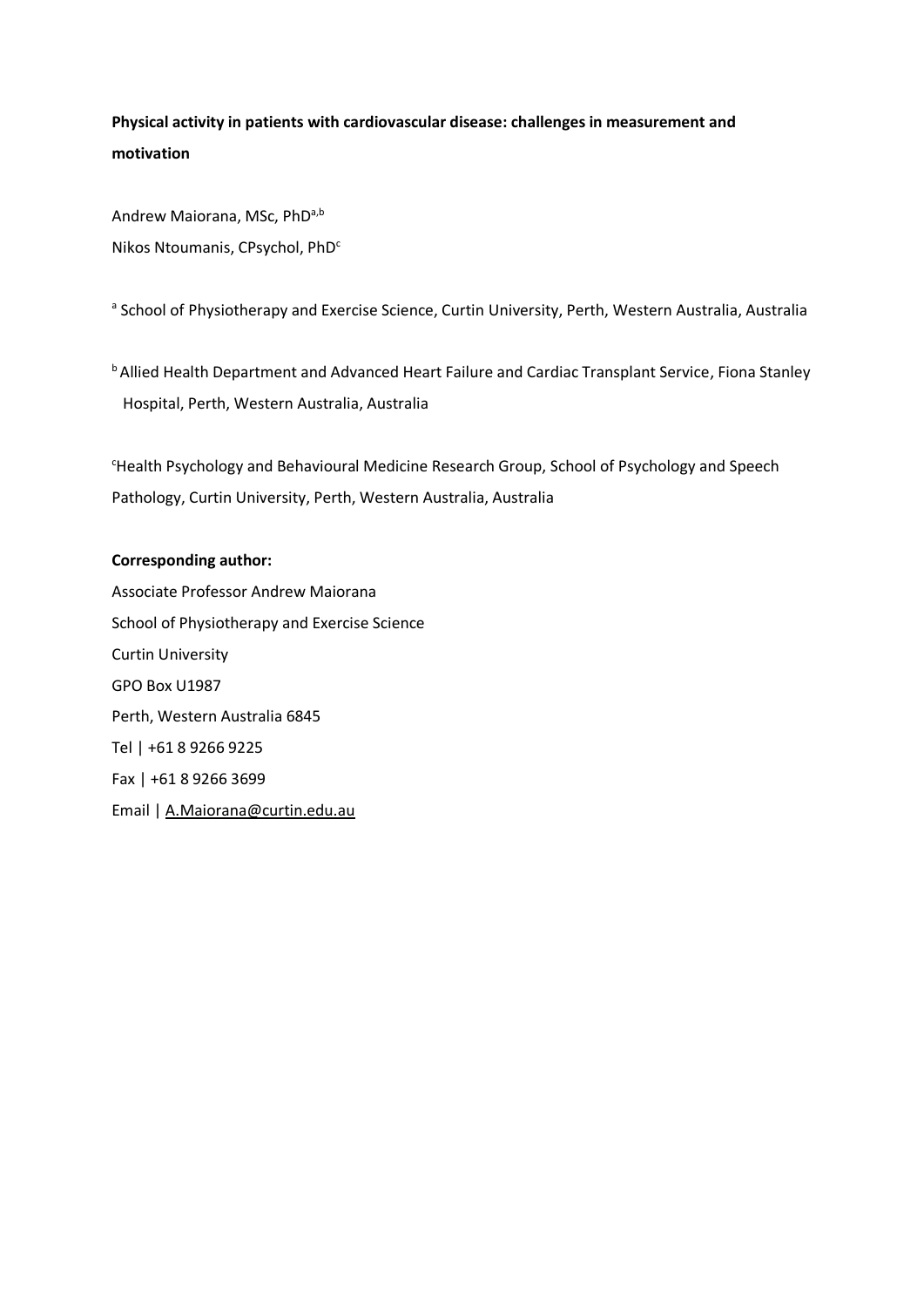Despite the well-established benefits of physical activity for the primary [1] and secondary [2] prevention of cardiovascular disease, population physical activity levels remain suboptimal; a recent Australian survey found that 47% of adults were not undertaking sufficient physical activity to meet national guidelines [3]. This problem is also evident in people following a cardiac event, with approximately 50% of patients failing to meet modest activity targets (≥3 days/week) at one year following a cardiac event [4]. Being able to accurately quantify the amount of physical activity people undertake would provide a starting point to help address this problem, but herein lie two challenges. The first challenge is that physical activity questionnaires, which are commonly employed in epidemiological research, are limited for measuring physical activity on an individual level [5] due to a lack of sensitivity for measuring light or moderate activity [6] and inability to accurately assess energy expenditure [7]. The second challenge is that accurate measurement of physical activity *per se* is not sufficient to understand the problem of lack of physical activity. Hence, it is also important to understand why many individuals lack the motivation to be physically active.

In recent years, a wide range of new devices have become available for physical activity monitoring, but data on their reliability in patients with cardiovascular disease is lacking. The well written narrative review in this edition of *Heart, Lung and Circulation* by Alharbi et al endeavours to address this issue by considering eight studies that compared two or more physical activity measures with at least one direct measure. Overall, there were eight specific self-reported measures assessed (questionnaires and diaries) and 10 direct measures (indirect calorimetry and different types of accelerometers and pedometers). Direct measures were deemed more valid and reliable than selfreported measures, with the latter tending to overestimate activity levels compared with accelerometry, a finding that is well documented in healthy cohorts [8]. Physical activity diaries had slightly higher validity coefficients and didn't overestimate physical activity compared with an accelerometer. However, the authors highlighted methodological limitations that may have contributed to the discordant results and concluded that it was not possible to recommend a specific physical activity measure in cardiac rehabilitation, based on the articles reviewed. This should not deter further investigation into how to most accurately assess physical activity in research and clinical practice of cardiac rehabilitation. With wearable technological constantly evolving, it is likely that direct physical activity monitors will become increasingly accessible, affordable and reliable methods of monitoring physical activity. Evaluation of these new technologies in a cardiac rehabilitation setting will be eagerly anticipated.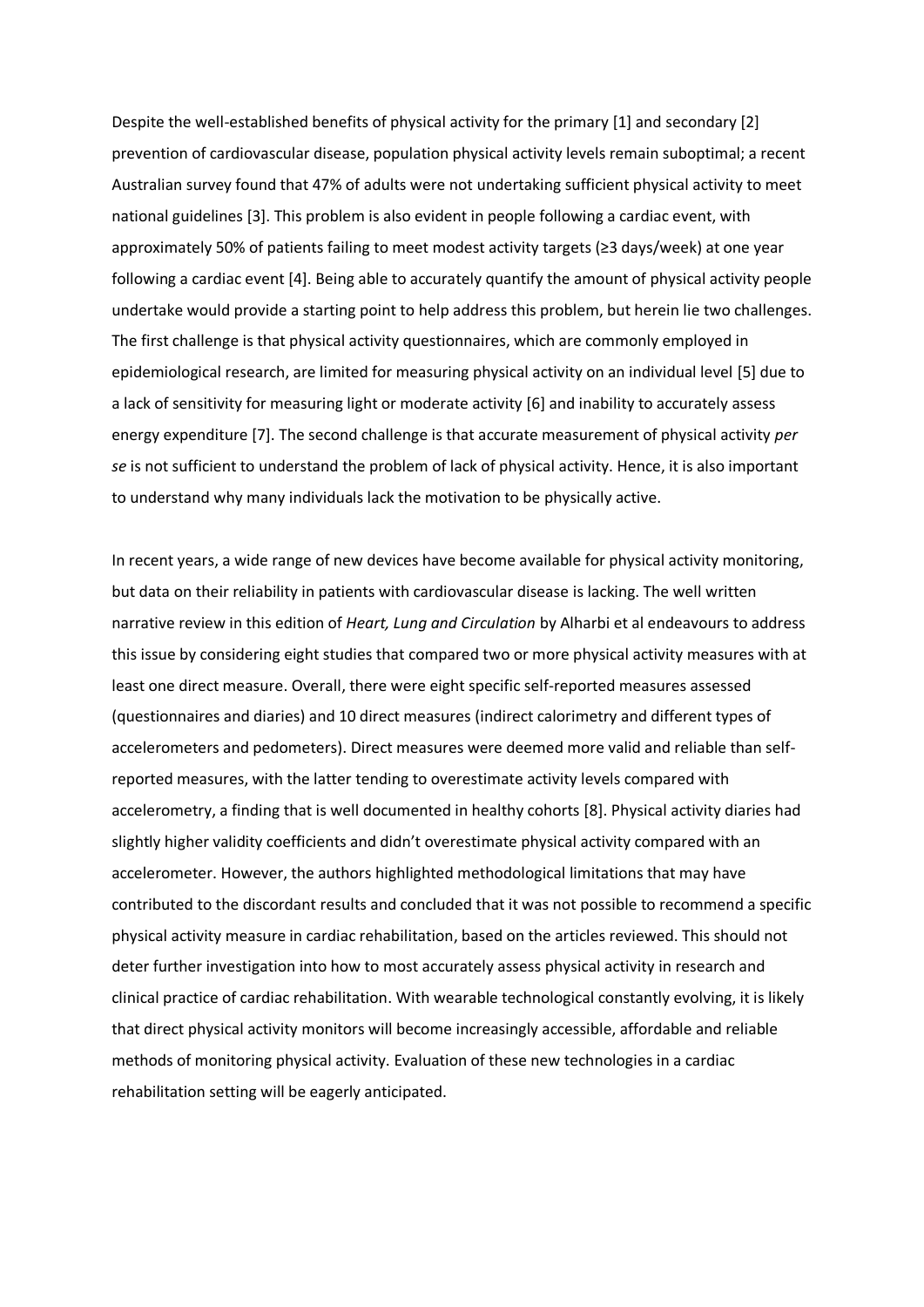For new physical activity monitoring technology to be an effective component of cardiac rehabilitation, it is also important to consider how their use can be leveraged to improve adherence to physical activity guidelines. Pedometers have previously been found to be effective in increasing physical activity, compared with a control group who received physical activity brochures but no other dedicated intervention [9]. The feedback provided by pedometers in terms of step count assists in self-monitoring of progress and in goal setting (two very popular behaviour change techniques), providing physical activity targets that patients can aim for. Accordingly, new generation physical activity monitors that provide real time feedback, alerts for underachieving and reinforcement when goals are obtained have the potential to support patients in meeting desired levels of physical activity, assuming of course that such feedback is provided in ways that are perceived informational and supportive by the users. However, relying on activity monitors alone is unlikely to be a panacea for improving physical activity in the absence of a more comprehensive and theory-based approach to behaviour modification.

It is important to identify contextual and personal motivational factors that hamper or support efforts to engage in physical activity. Such factors alongside cultural norms, the built and natural environment, and national policies (e.g., active transportation) determine levels of physical activity. Several motivational theories and models have been used to understand personal and contextual determinants of physical activity adherence in cardiac rehabilitation. As an example, we focus here on self-determination theory (SDT) [10]. According to this theory, individuals in positions of authority (in healthcare, positions such as doctors, nurses, exercise physiologists and physiotherapists) can have a powerful influence on the motivation of the individuals they interact with via the type of communication style they adopt [11]. For example, in cardiac rehabilitation an exercise physiologist or physiotherapist can have a powerful influence on the motivation of their patients to be more physically active by communicating with them in ways that support their basic psychological needs. Social environments that support the basic needs for competence, autonomy, and relatedness, foster individuals' self-determined motivation for behaviour engagement. In the context of cardiac rehabilitation, when an exercise physiologist or physiotherapist communicates with a patient in ways that are supportive of patients' autonomy, competence and relatedness, then patients are likely to report self-determined motivation for physical activity which will subsequently lead to increased activity levels. Motivationally supporting instructional styles are characterised by the provision of choice of activities (within boundaries), meaningful rationale for activities, perspective taking statements, optimal challenge, constructive feedback, genuine praise, and acknowledgment of negative feelings. It is important to clarify that a motivationally adaptive style is not a style which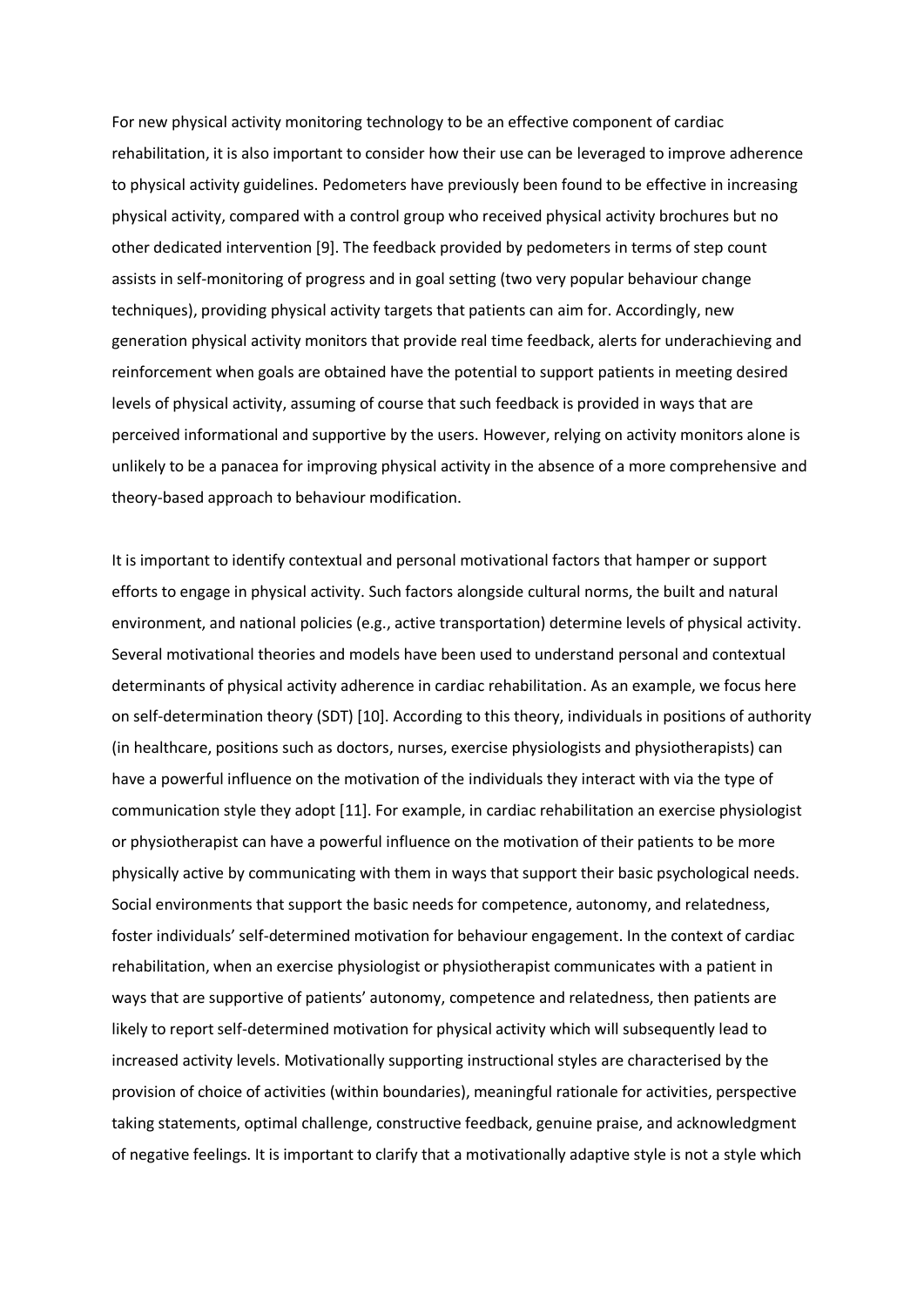simply offers encouragement and positive feedback. It is a style which aims to promote patients' self-determined motivation and empowers them for health behaviour change. For example, the exercise physiologist might discuss with patients different options and preferences for physical activity and the need for a healthy lifestyle, be empathetic with patients' reluctance or negative feelings associated with physical activity, and provide advice and explanations that are meaningful, personally relevant and non-judgemental. Unfortunately, a communication style can also undermine patient motivation if it conveys indifference, rejection or if it is controlling [12]. An exercise physiologist can be controlling by communicating demands and expectations (e.g., "now that it has been three months since your heart attack, you should be able to exercise for at least 30 mins on five occasions per week"), by using pressuring or guilt-inducing language (e.g., "do you want to die and miss seeing your grandchildren grow up?", by being un-empathetic or avoiding to provide rationales for certain behaviours (e.g., "you need to record your frequency and intensity of physical activity" [without explaining why it is important to do so]). A controlling communication style can undermine patients' needs for autonomy, competence and relatedness, and result in a lack of selfdetermined motivation for behaviour change. Such controlled motivation is characterised by feelings of pressure, guilt, and the need to obtain approval from/appease others. Although it can be powerful source of motivation, because it is not coming from within, it is not likely to persist over the long-term. Hence, patients motivated by this type of motivation are primary candidates for dropout from exercise programs in cardiac rehabilitation and are less likely to maintain physical activity commensurate with best-practice in the long term. A meta-analysis [13] of studies that have used SDT to promote health behaviour change (e.g., medication adherence, physical activity, healthy eating, smoking cessation) has found that motivationally supportive communication styles promote higher quality motivation which then promotes better physical (e.g., more physical activity, better diet and medication adherence, smoking abstinence), and mental health (e.g., less depression and anxiety, more vitality and life satisfaction). Rahman et al (2015) tested SDT in a 12-week cardiac rehabiltion class; their findings provided support for the role of psychological need satiscation and self-determined motivation in improving well-being and physical activity of patients. New systems in cardiac rehabilitation that incorporate motivationally adaptive styles of communication, linked with feedback from new generation physical activity monitors, should be explored in determining ways to support patients in achieving physical activity goals.

Regular physical activity is an integral component of the primary and secondary prevention of cardiovascular disease but physical activity levels continue to be too low for health benefit in approximately half the adult population. Increasing physical activity and reducing sedentary